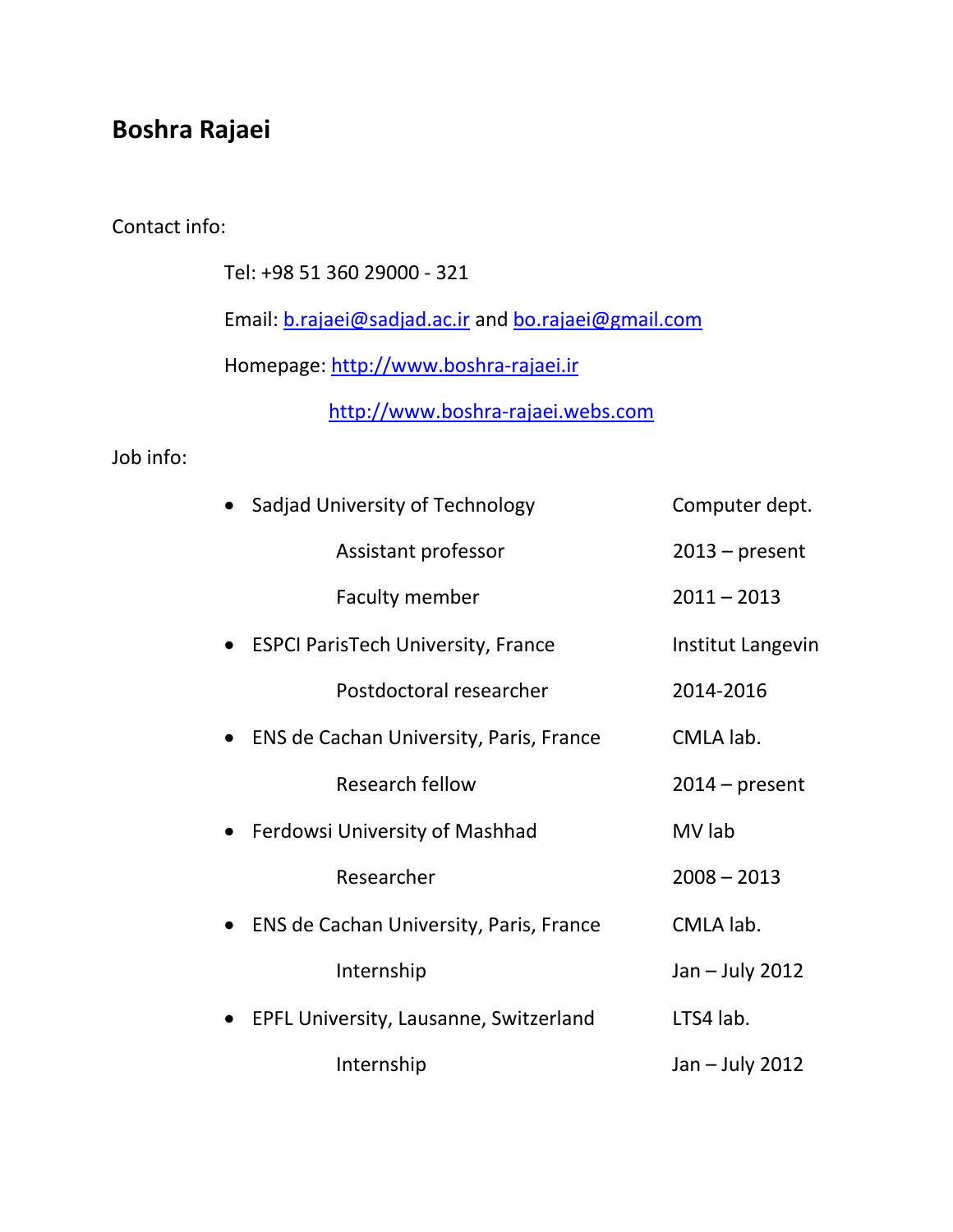| <b>Yesna Pars Company</b>           | Mashhad, Iran    |
|-------------------------------------|------------------|
| Project manager advisor             | $2013$ – present |
| Software analyzer and developer     | $2005 - 2007$    |
| Ferdowsi University of Mashhad      | Computer dept.   |
| Lecturer                            | $2008 - 2009$    |
| Bina Pardaz Shargh Company          | Mashhad, Iran    |
| Software analyzer and developer     | $2007 - 2008$    |
| Khorasan Higher Education Institute | Computer dept.   |
| <b>Faculty member</b>               | $2007 - 2010$    |
| Khayyam Higher Education Institute  | Computer, dept.  |
| Lecturer                            | $2007 - 2008$    |
| Azad University, Quchan branch      | Computer dept.   |
| Lecturer                            | $2005 - 2008$    |

Education:

| Ferdowsi University of Mashhad | Mashhad, Iran |
|--------------------------------|---------------|
| Ph.D. in Software Engineering  | $2008 - 2013$ |
| M.Sc. in Software Engineering  | $2004 - 2007$ |
| <b>Azzahra University</b>      | Tehran, Iran  |
| B.Sc. in Software Engineering  | $1999 - 2004$ |

Research interests: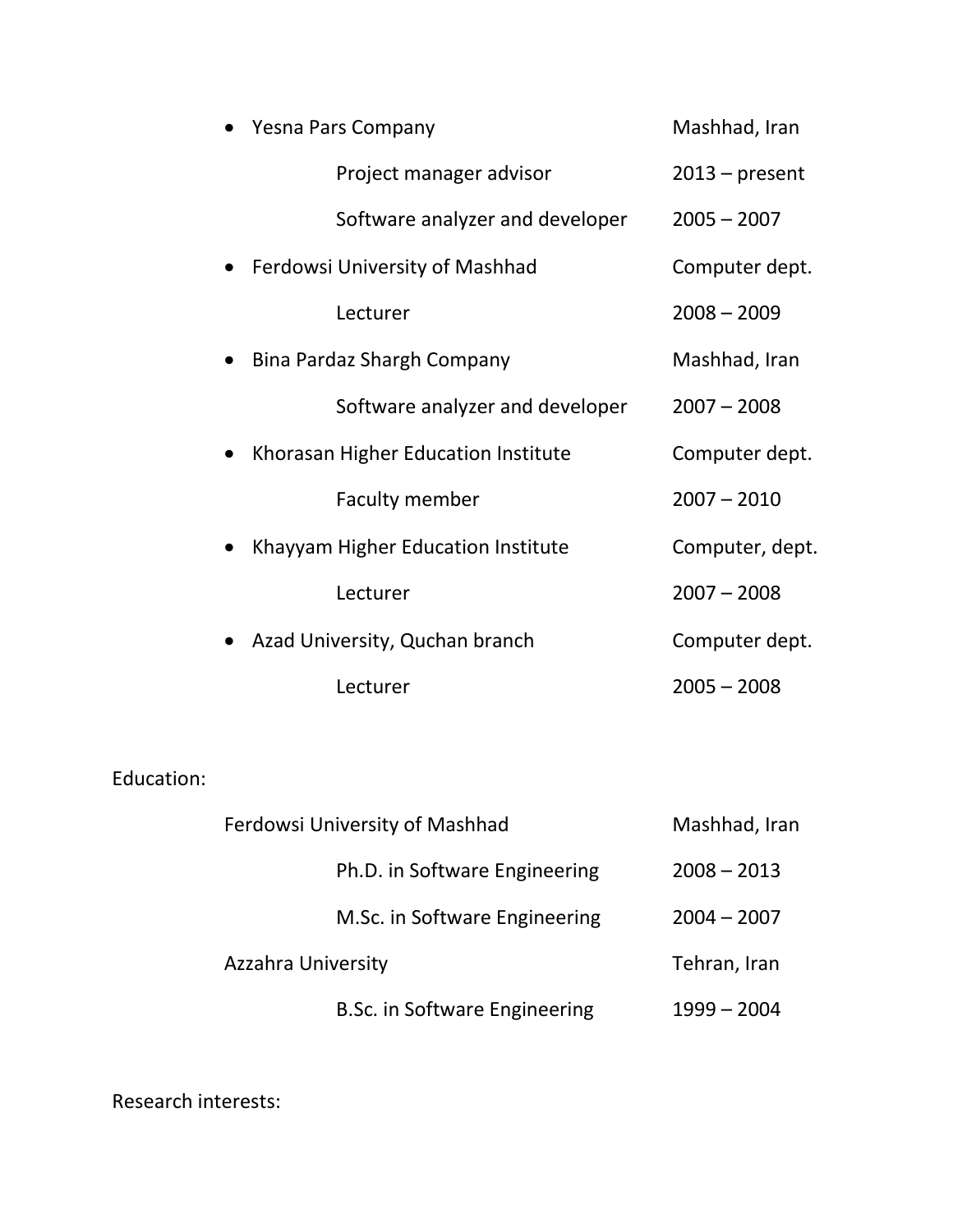- Image/video processing
- Image/video compression
- Compressed sensing
- Image denoising
- 3D video

Teaching experiences:

Image processing (2010 – present)

Software engineering (2005 – present)

Selected Publications:

- Boshra Rajaei, Rafael Grompone von Gioi, Jean-Michel Morel, "**Gestaltic grouping of line segments**", to be submitted to image processing online (IPOL), 2016.
- Boshra Rajaei, Sylvain Gigan, Florent Krzakala, Laurent Daudet "**Robust phase retrieval with the swept approximate message passing**". Submitted to image processing online (IPOL), 2016.
- Philipp del Hougne, Boshra Rajaei, Laurent Daudet, Geoffroy Lerosey "**Intensity-only measurement of partially uncontrollable transmission matrix: demonstration with wave-field shaping in a microwave cavity**". Accepted for publication in Optics Express, 2016.
- Boshra Rajaei, Sylvain Gigan, Florent Krzakala, Laurent Daudet "**Fast phase retrieval for high dimensions: A block-based approach**". Accepted for publication in IEEE SPL, 2016.
- Boshra Rajaei, Thomas Maugey, Hamid-Reza Pourreza and Pascal Frossard. "**Rate-distortion analysis of multiview coding in a DIBR framework"**. Annals of Telecommunication, 2013.
- Boshra Rajaei. "**An analysis and improvement of BLS-GSM denoising method"**. Image Processing Online, 2013.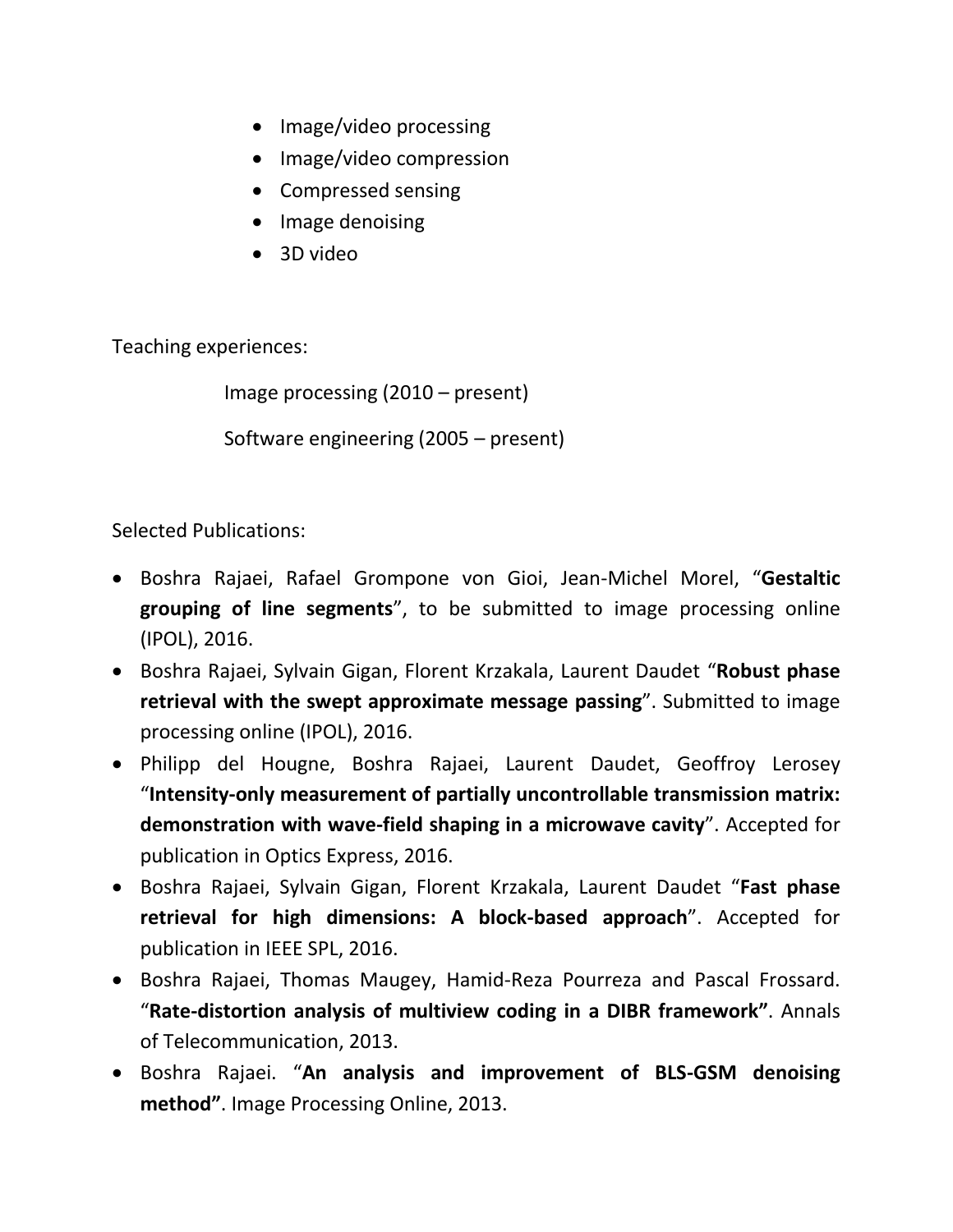- Arian Maleki, Boshra Rajaei and Hamid-Reza Pourreza. **Rate-distortion analysis of directional wavelets**. IEEE Transactions on Image Processing. Vol. 21, No. 4, pp. 588 – 600. 2012.
- Boshra Rajaei, Hadi Sadoghi Yazdi, Sohrab Effati. **Fisher over Fuzzy Samples**. Int. J. of Computer Theory and Engineering (IJCTE). Vol. 1, No. 5, pp. 632 – 637. 2009.

Selected Conferences:

- Boshra Rajaei. "**Depth map compression using directional wavelets**  transform". To be submitted to 12<sup>th</sup> VISAPP conference, Porto, Portugal, 2017.
- Boshra Rajaei, Eric W. Tramel, Sylvain Gigan, Florent Krzakala, and Laurent Daudet. "**Intensity-only optical compressive imaging using a multiply scattering material: a double phase retrieval system**." 41th, IEEE international conference ICASSP 2016, Shanghai, China.
- Boshra Rajaei, Rafael Grompone von Gioi, Jean-Michel Morel. "**From line segments to more organized gestalts**". 2th IEEE conference SSIAI 2016, New Mexico, USA.
- Arian Maleki, Boshra Rajaei and Hamid-Reza Pourreza. **Rate-distortion improvement of directional wavelets by Megablocking.** 36<sup>th</sup> IEEE international conference ICASSP, 2011. Prague, Czech Republic.
- Boshra Rajaei, Hadi Sadoghi Yazdi. **Real Data Classification Using Fuzzy Type of Fisher Discriminator**. 3rd Joint Congress on Fuzzy and Intelligent Systems. ISFS2009. Yazd, Iran.
- Boshra Rajaei, Mohamad Hosein Yaghmai Moghadam. **A Fuzzy Routing Algorithm for Low Earth Satellite Networks**. First Joint Congress on Fuzzy and Intelligent Systems. ISFS2007. Mashhad, Iran.
- Boshra Rajaei, Hamid-Reza Pourreza. **Texture Classification using Curvelet Transform**. Third Int. Conf. on Artificial Intelligence in Engineering and Technology. ICAIET-2006. Sabah, Malaysia.